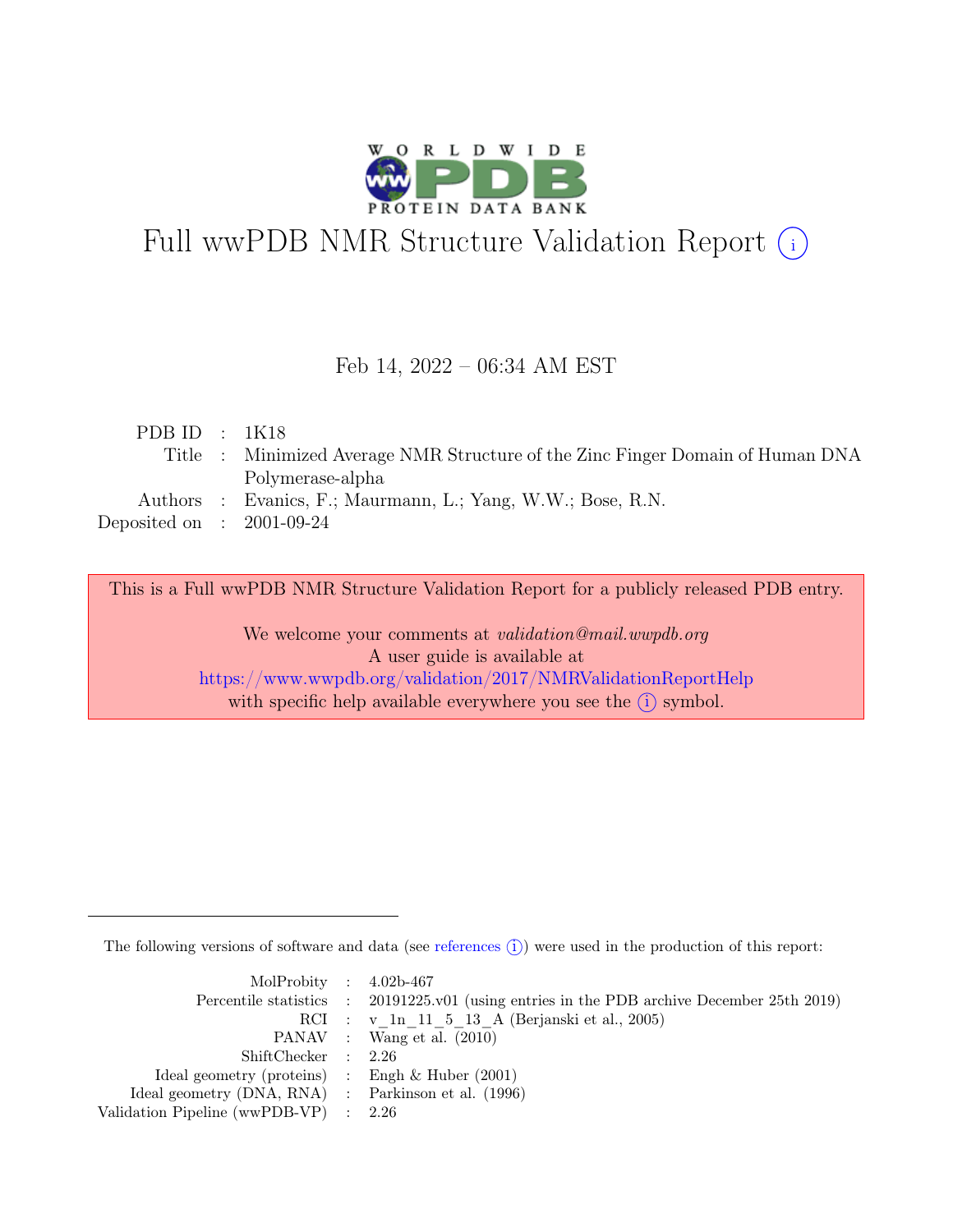## 1 Overall quality at a glance  $(i)$

The following experimental techniques were used to determine the structure: SOLUTION NMR

The overall completeness of chemical shifts assignment was not calculated.

There are no overall percentile quality scores available for this entry.

The table below summarises the geometric issues observed across the polymeric chains and their fit to the experimental data. The red, orange, yellow and green segments indicate the fraction of residues that contain outliers for  $\geq$ =3, 2, 1 and 0 types of geometric quality criteria. A cyan segment indicates the fraction of residues that are not part of the well-defined cores, and a grey segment represents the fraction of residues that are not modelled. The numeric value for each fraction is indicated below the corresponding segment, with a dot representing fractions  $\epsilon = 5\%$ 

| 01n | Length           | Quality of chain |
|-----|------------------|------------------|
|     |                  |                  |
|     | $^{\circ}$<br>ບ⊥ | 100%             |

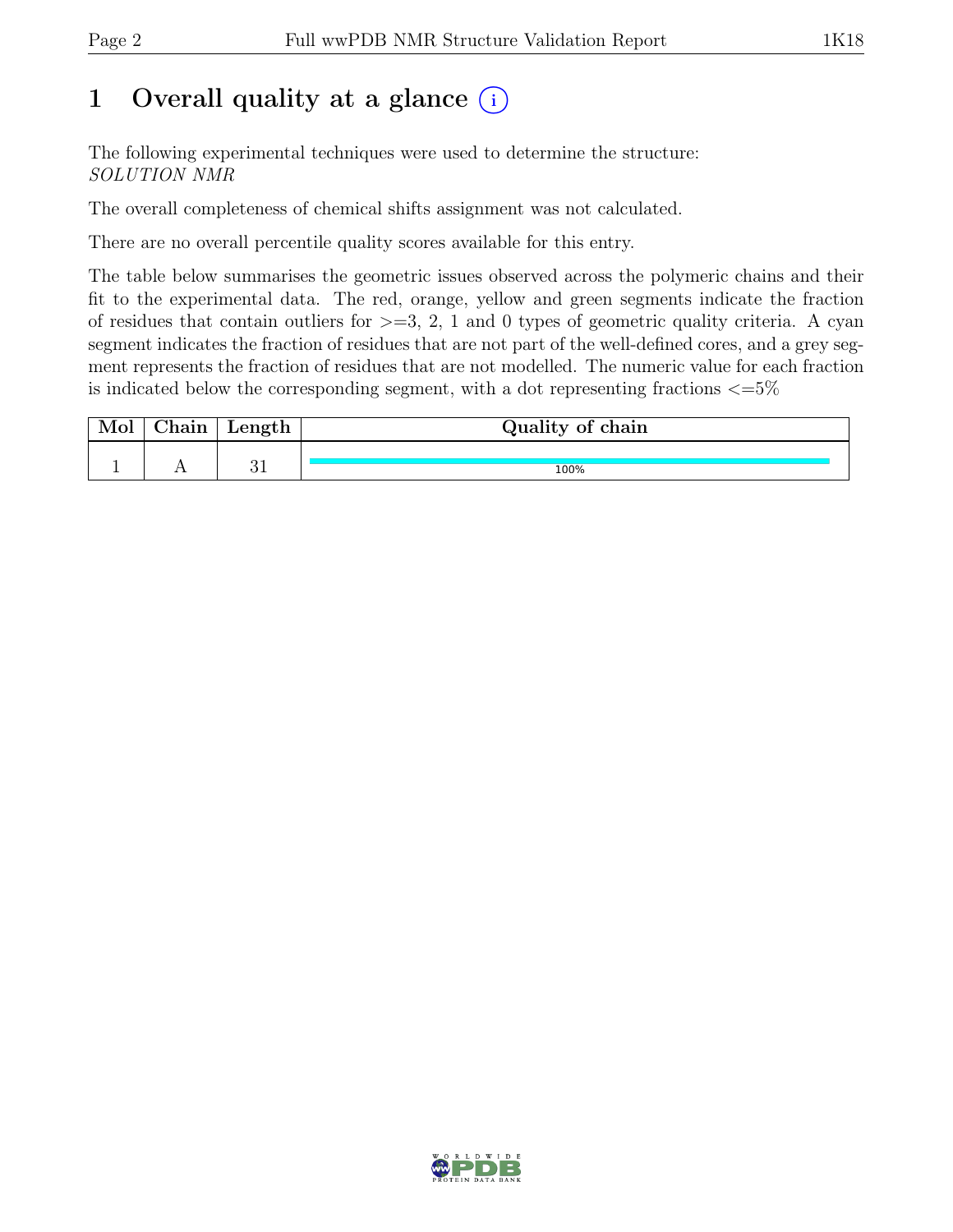## 2 Ensemble composition and analysis  $(i)$

This entry contains 1 models. Identification of well-defined residues and clustering analysis are not possible.

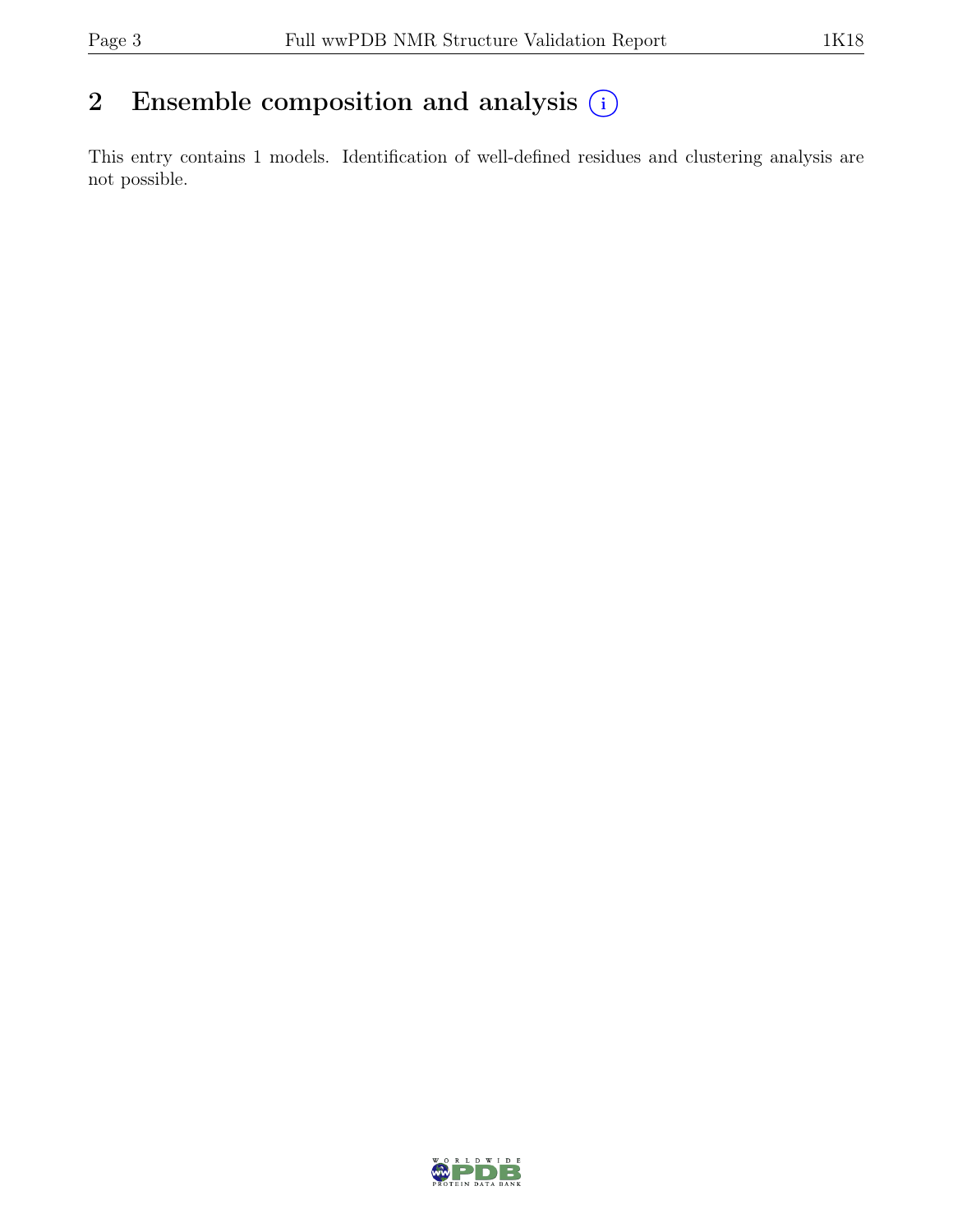## 3 Entry composition (i)

There is only 1 type of molecule in this entry. The entry contains 487 atoms, of which 245 are hydrogens and 0 are deuteriums.

• Molecule 1 is a protein called DNA POLYMERASE ALPHA CATALYTIC SUBUNIT.

|  | Mol   Chain   Residues | Atoms          |     |     |    |  |  | Trace |
|--|------------------------|----------------|-----|-----|----|--|--|-------|
|  |                        | $\text{Total}$ |     | H   |    |  |  |       |
|  |                        |                | 148 | 245 | 48 |  |  |       |

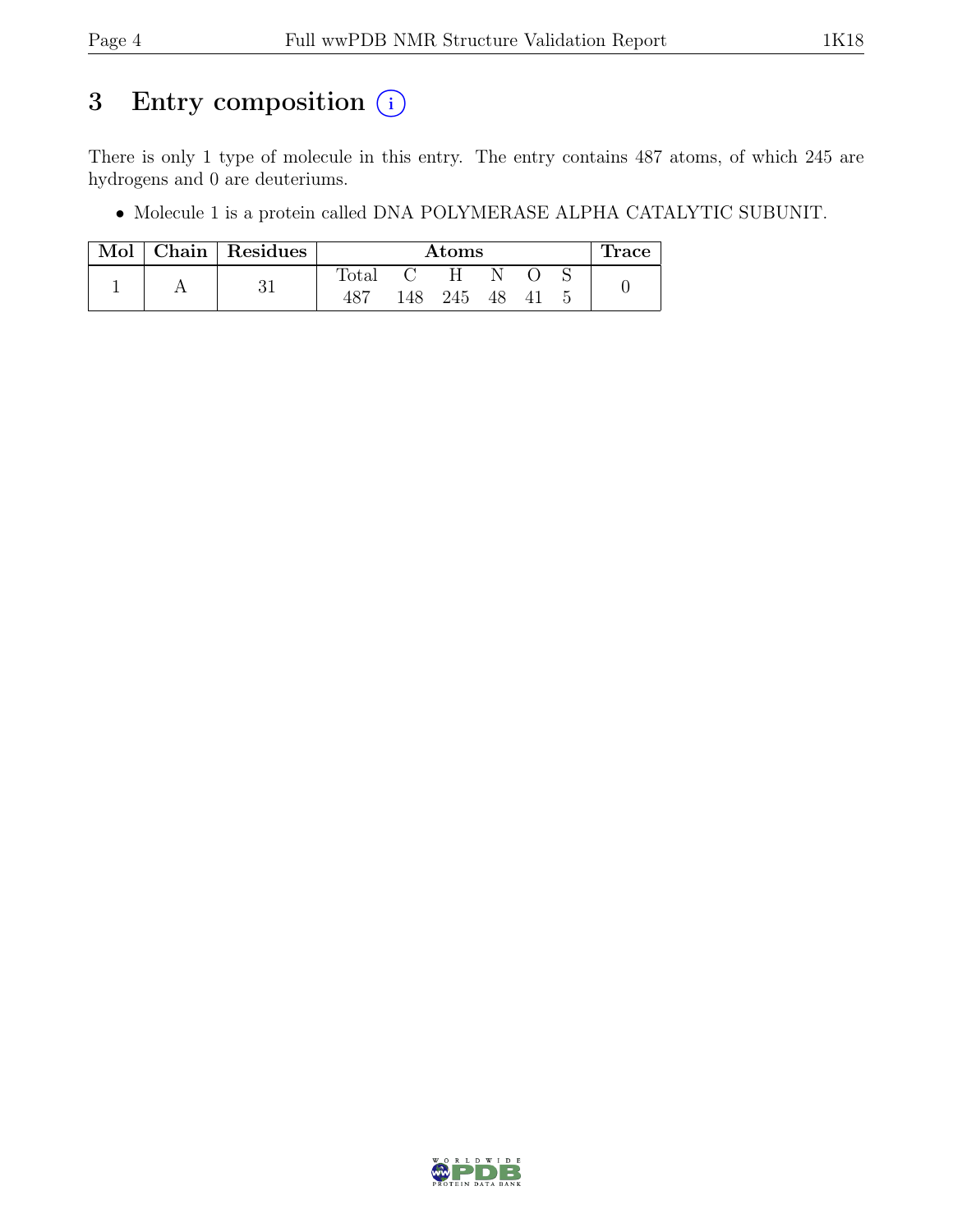## 4 Residue-property plots (i)

These plots are provided for all protein, RNA, DNA and oligosaccharide chains in the entry. The first graphic is the same as shown in the summary in section 1 of this report. The second graphic shows the sequence where residues are colour-coded according to the number of geometric quality criteria for which they contain at least one outlier: green  $= 0$ , yellow  $= 1$ , orange  $= 2$  and red  $=$ 3 or more. Stretches of 2 or more consecutive residues without any outliers are shown as green connectors. Residues which are classified as ill-defined in the NMR ensemble, are shown in cyan with an underline colour-coded according to the previous scheme. Residues which were present in the experimental sample, but not modelled in the final structure are shown in grey.

• Molecule 1: DNA POLYMERASE ALPHA CATALYTIC SUBUNIT

Chain A: 100% 108 18 20 20 21 21 21 21 22 22 23 23 24 25 26 27 27 28 27 28 27 28 27 28 27 28 27 28 27 28 27 28 27 28 27 28 2 ខ្ល<br>ខ្លួ ខ្ល

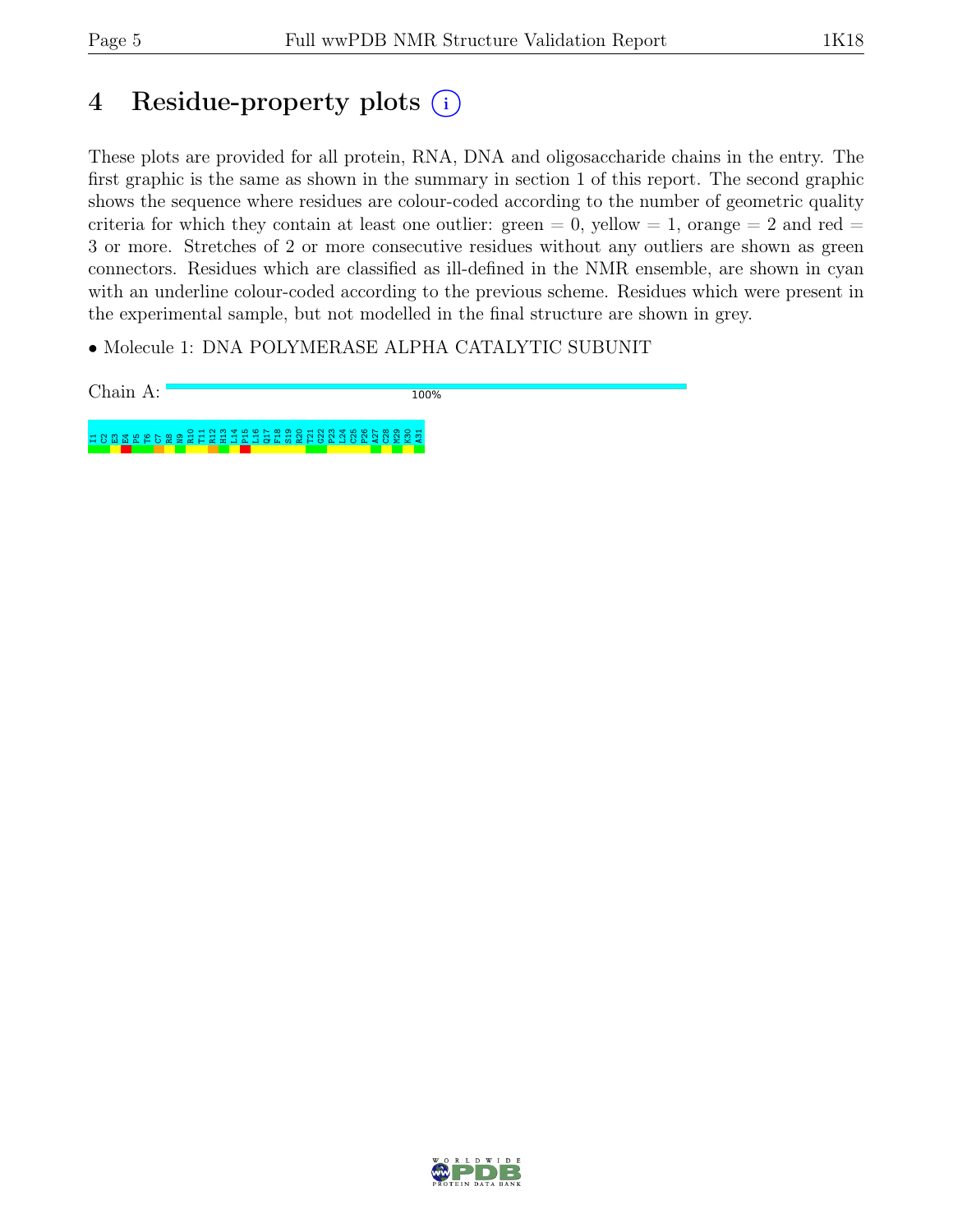## 5 Refinement protocol and experimental data overview  $(i)$

The models were refined using the following method: simulated annealing followed by restrained molecular mechanics.

Of the ? calculated structures, 1 were deposited, based on the following criterion: ?.

The following table shows the software used for structure solution, optimisation and refinement.

| Software name   Classification |                           | Version |
|--------------------------------|---------------------------|---------|
| DGII                           | structure solution   97.0 |         |
| Discover                       | refinement                | 97 O    |

No chemical shift data was provided.

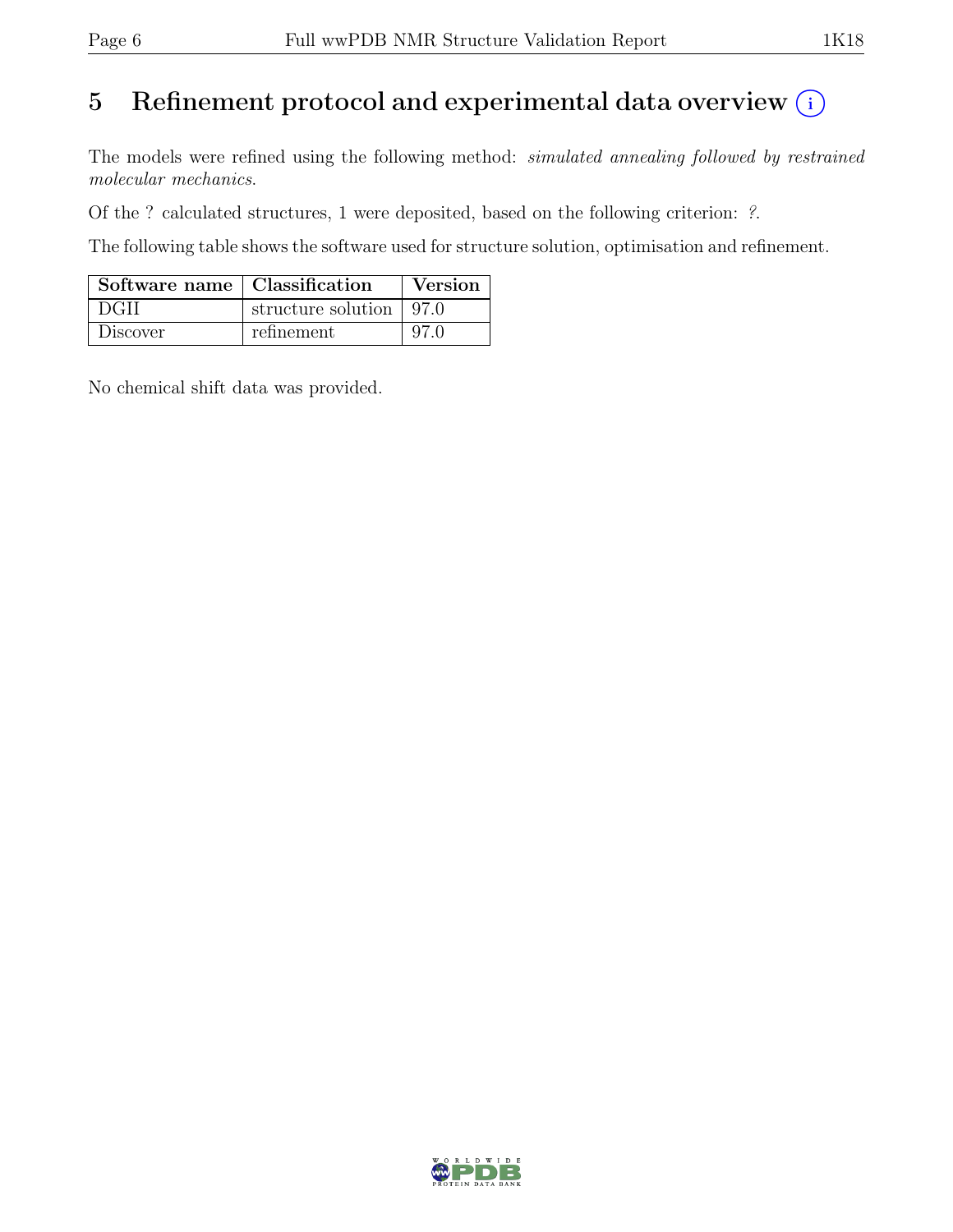## 6 Model quality  $(i)$

## 6.1 Standard geometry (i)

There are no covalent bond-length or bond-angle outliers.

There are no bond-length outliers.

There are no bond-angle outliers.

There are no chirality outliers.

There are no planarity outliers.

### 6.2 Too-close contacts  $(i)$

In the following table, the Non-H and H(model) columns list the number of non-hydrogen atoms and hydrogen atoms in each chain respectively. The H(added) column lists the number of hydrogen atoms added and optimized by MolProbity. The Clashes column lists the number of clashes averaged over the ensemble.

|  | Mol   Chain   Non-H   H(model)   H(added)   Clashes |  |
|--|-----------------------------------------------------|--|
|  |                                                     |  |
|  |                                                     |  |

The all-atom clashscore is defined as the number of clashes found per 1000 atoms (including hydrogen atoms). The all-atom clashscore for this structure is -.

There are no clashes.

### 6.3 Torsion angles  $(i)$

### 6.3.1 Protein backbone  $(i)$

In the following table, the Percentiles column shows the percent Ramachandran outliers of the chain as a percentile score with respect to all PDB entries followed by that with respect to all NMR entries. The Analysed column shows the number of residues for which the backbone conformation was analysed and the total number of residues.

|  |  |  | Mol   Chain   Analysed   Favoured   Allowed   Outliers   Percentiles |
|--|--|--|----------------------------------------------------------------------|
|  |  |  |                                                                      |
|  |  |  |                                                                      |

There are no Ramachandran outliers.

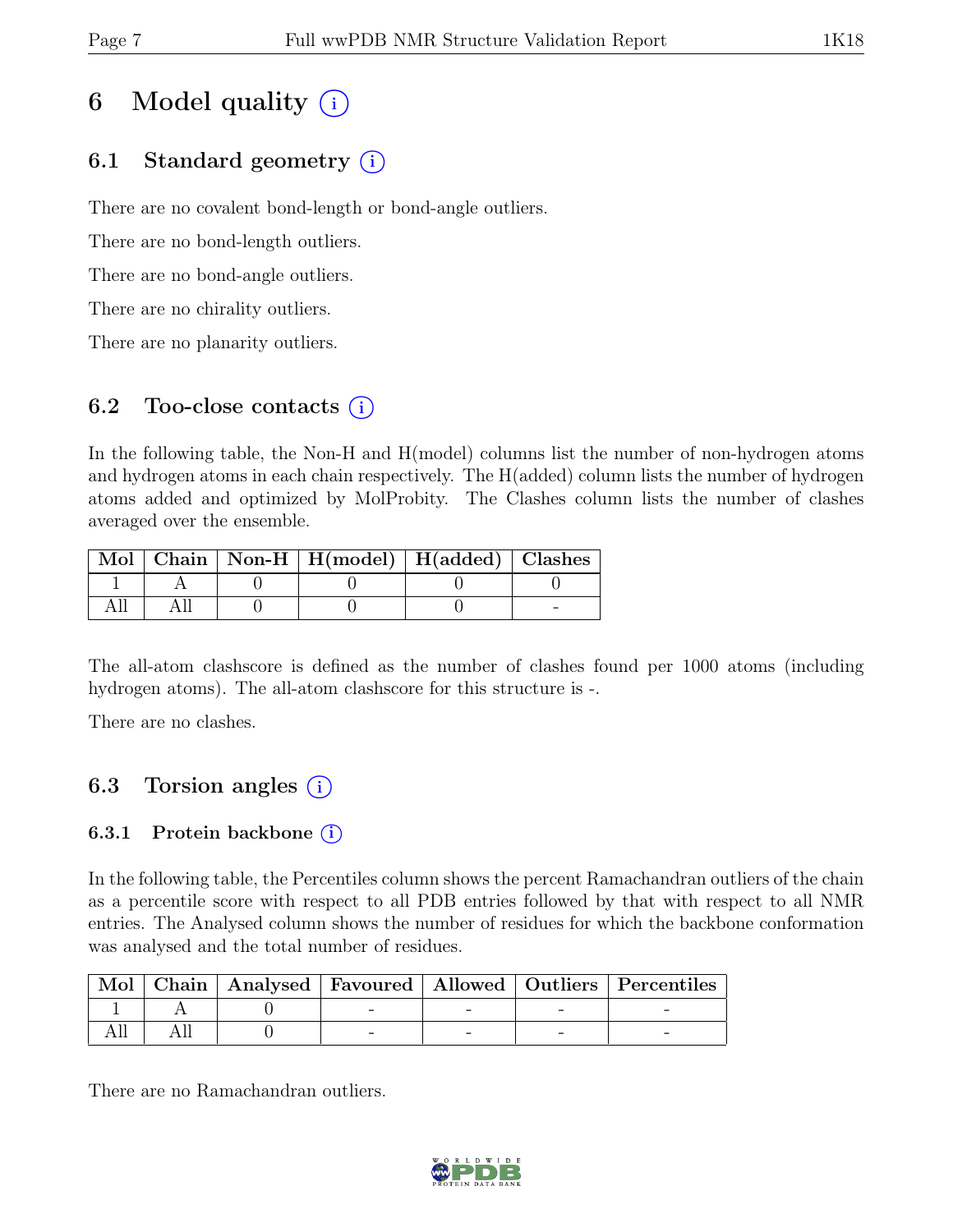#### 6.3.2 Protein sidechains  $(i)$

In the following table, the Percentiles column shows the percent sidechain outliers of the chain as a percentile score with respect to all PDB entries followed by that with respect to all NMR entries. The Analysed column shows the number of residues for which the sidechain conformation was analysed and the total number of residues.

|  |  | Mol   Chain   Analysed   Rotameric   Outliers   Percentiles |
|--|--|-------------------------------------------------------------|
|  |  |                                                             |
|  |  |                                                             |

There are no protein residues with a non-rotameric sidechain to report.

#### 6.3.3 RNA  $(i)$

There are no RNA molecules in this entry.

### 6.4 Non-standard residues in protein, DNA, RNA chains  $(i)$

There are no non-standard protein/DNA/RNA residues in this entry.

### 6.5 Carbohydrates  $(i)$

There are no monosaccharides in this entry.

### 6.6 Ligand geometry  $(i)$

There are no ligands in this entry.

#### 6.7 Other polymers  $(i)$

There are no such molecules in this entry.

### 6.8 Polymer linkage issues  $(i)$

There are no chain breaks in this entry.